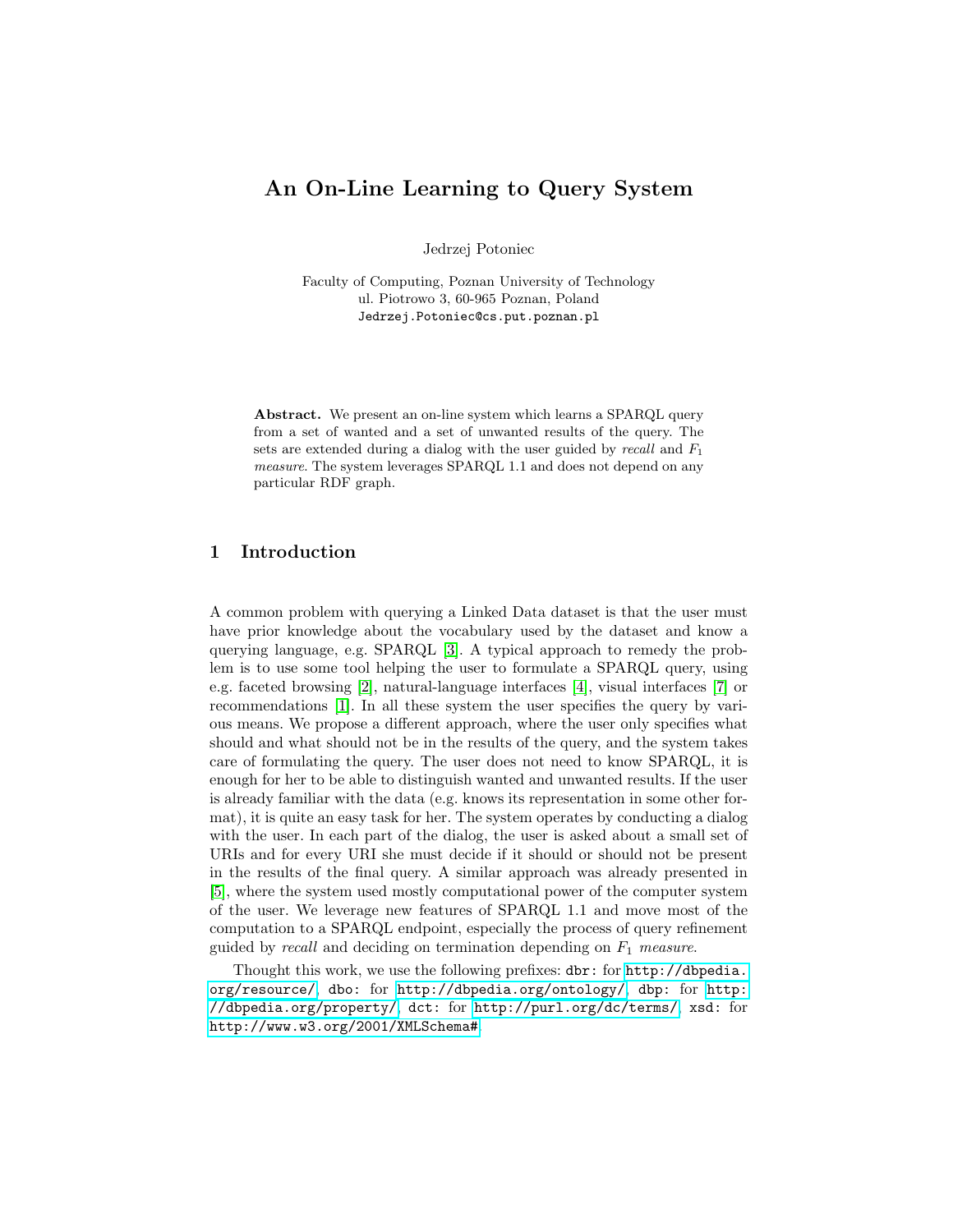## 2 System Description

A screenshot of the on-line system is presented in [Figure 1.](#page-1-0) The source code of the system is available in a  $Git<sup>1</sup>$  $Git<sup>1</sup>$  $Git<sup>1</sup>$  repository available at [https://](https://bitbucket.org/jpotoniec/kretr/) [bitbucket.org/jpotoniec/kretr/](https://bitbucket.org/jpotoniec/kretr/). An instance of the system is available at <https://semantic.cs.put.poznan.pl/ltq/>. It uses a SPARQL endpoint set up on Blazegraph<sup>[2](#page-1-2)</sup> 2.1.1 and loaded with DB pedia 2015-04. Note that the system itself does not depend neither on *Blazegraph* nor *DBpedia*, as it can use any SPARQL 1.1 endpoint.



<span id="page-1-0"></span>Fig. 1. A screenshot of the system while the user is supposed to assign new examples to correct sets. The view is divided into six areas: new examples, which are to be assigned (1), the current query (2), the URIs already assigned by the user: wanted (3a) and unwanted (3b), a form to add a new URI by hand (4) and demo scenarios (5).

The aim of the system is to build a SPARQL SELECT query with a single variable in the head. The variable has a modifier DISTINCT. The query contains only a WHERE clause (i.e. there is no GROUP BY, ORDER BY etc.), and in the clause there is only a basic graph pattern (BGP, i.e. triple patterns and filter expressions). The undirected graph corresponding to the BGP is a connected

<span id="page-1-1"></span><sup>1</sup> <https://git-scm.com/>

<span id="page-1-2"></span> $^2$  <https://www.blazegraph.com/>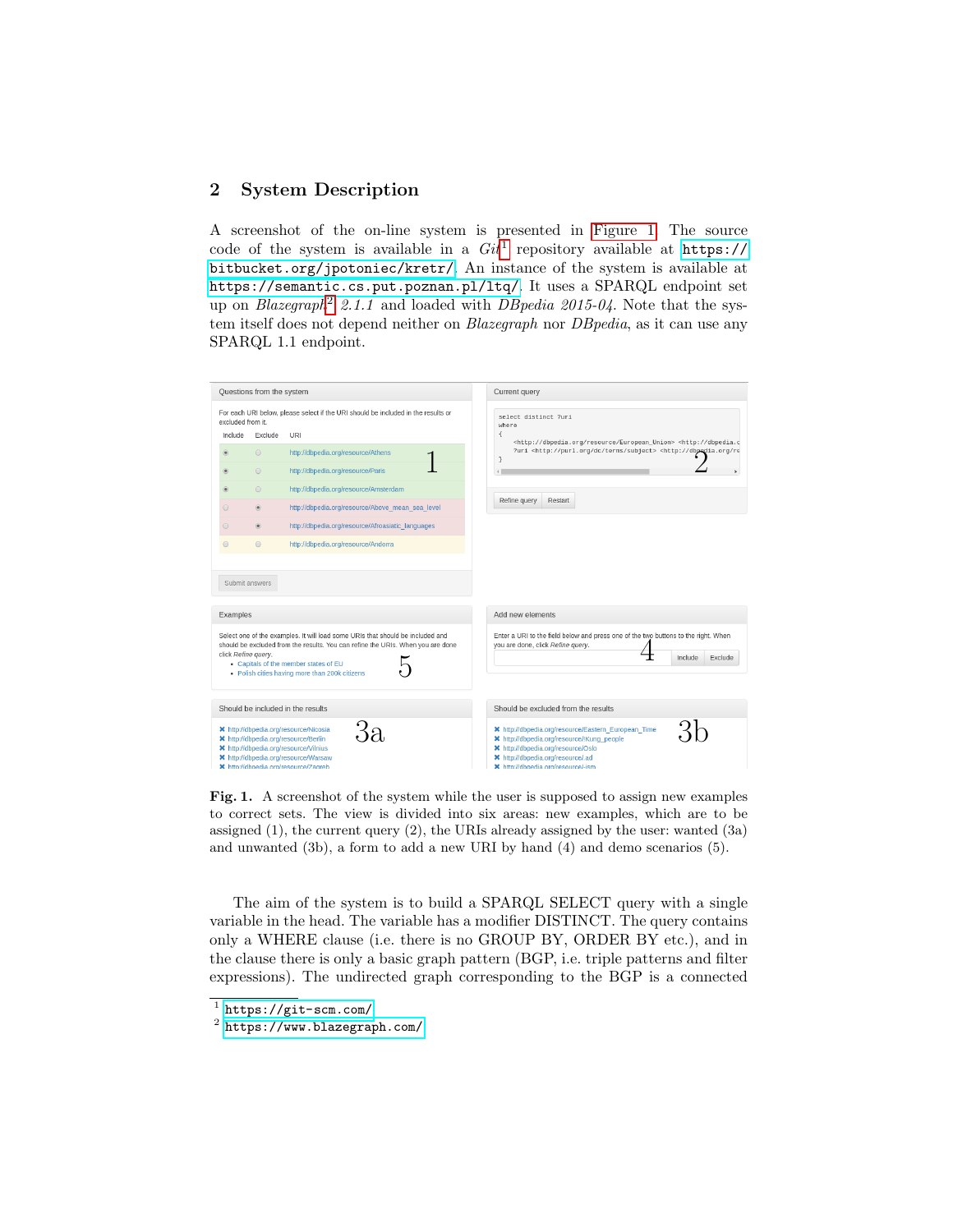graph and the filter expressions are of a form *variable*  $\geq$  $\leq$  *literal*. An example of such a query is

```
SELECT DISTINCT ?uri
WHERE {
    ?uri dct:subject dbr:Category:City_counties_of_Poland .
    ?uri dbo:populationTotal ?anon1.
    FILTER(?anon1 >= "205934"^^xsd:nonNegativeInteger). }
```


<span id="page-2-0"></span>Fig. 2. A typical workflow with the system. First the user specifies a small set of examples, then the system works in a loop: asses a hypothesis, refines it, finds new examples and asks the user to decide about them.

A typical workflow with the system is presented in [Figure 2.](#page-2-0) First, the user specifies a small set of URIs that should be present in the results of the final query, and a small set of URIs that should not be present in the results. Then, the system refines the query by adding to it a new triple pattern (or a triple pattern and a filter expression) while maintaining recall of at least 0.99, i.e. covering at least 99% of the positive examples. In a typical case of multiple possible refinements, they are sorted by  $F_1$  measure and precision and the one with the highest values is chosen. Next, the system generates a few new positive and negative examples. The positive examples are simply selected from the results of the refined query, while the negative examples are computed by subtracting from the results of the original query the results of the refined query. In each case we require the found examples to be new, i.e. they must not be already labeled by the user. If finding the new examples is impossible, the refinement is retracted and the next in order is tried. The user is then asked to decide about each example if it should or not be present in the results of the final query (i.e. the user extends the sets defined in the beginning). After the user decides, the system checks if the decisions agrees with the query. If they do not, the cycle repeats: the system refines the query, asks the user and assess the query. Otherwise, the system assumes that the correct query was found. The query is displayed to the user along with the results of the query. If the user decides that the results are not satisfactory, she must add at least one new URI to one of the sets. More details about the algorithm, along with the templates of queries used, is presented in [\[6\]](#page-3-6).